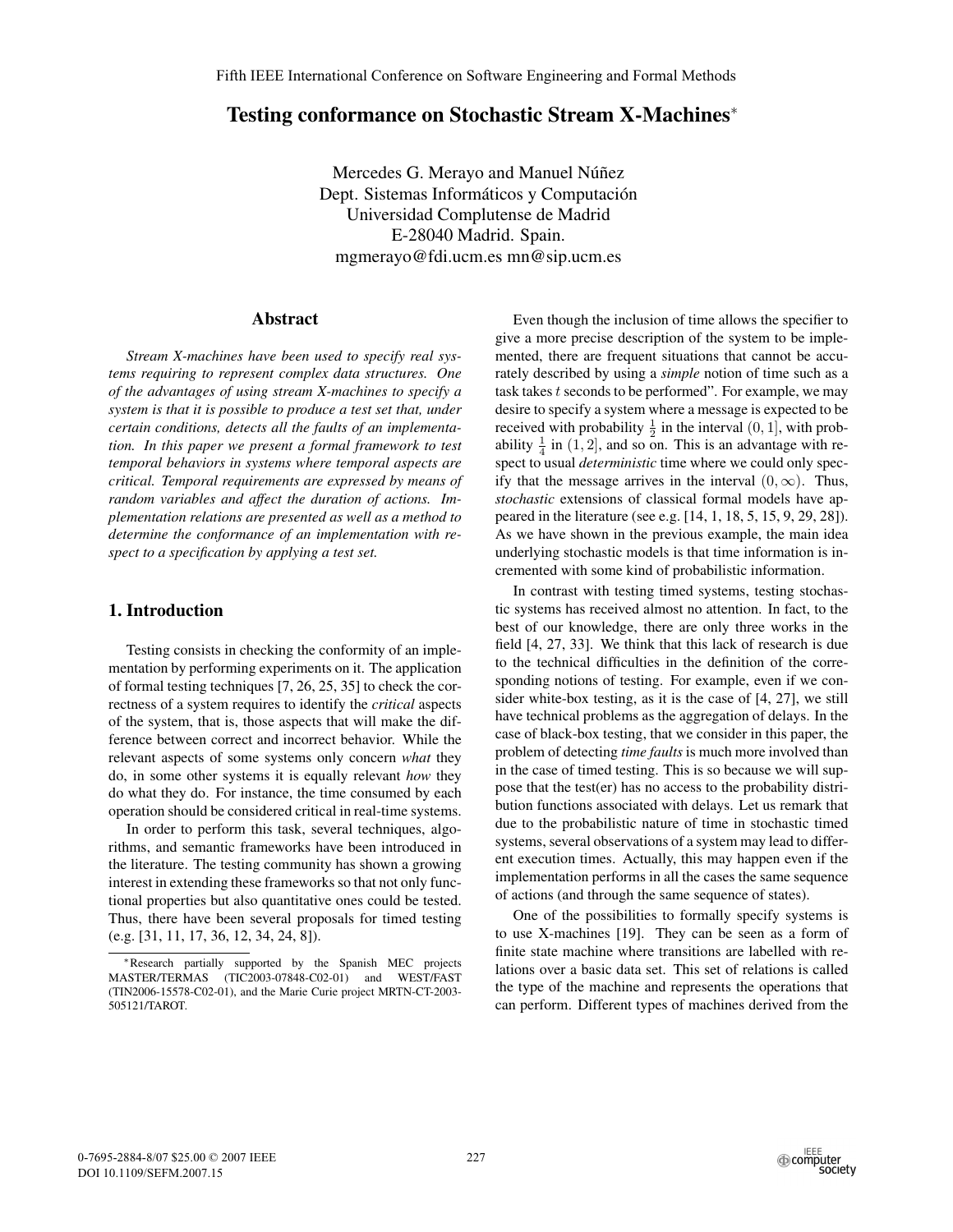original model, in particular, stream X-machines. Stream X-machines have an internal memory; the input, the current state, and the current value of the internal memory determine the next state, the output, and how the memory is updated. The main advantages of using them for representing systems is that they can be adapted to the different necessities the systems can present as well as they allow to integrate control and data processing. This formalism has been used to specify systems in different areas [20, 3, 23] and several testing techniques have been developed.

The standard stream X-Machines test generation algorithm is based in the W-method introduced by [10] in the context of finite state machines. The method presents some restrictions: (a) specification and implementation must be deterministic (b) the functions associated to the transitions are correctly implemented and (c) it assumes that certain conditions, called design for test conditions, hold. Under these assumptions the set of tests generated by this method is guaranteed to determine the correctness of the system [21, 20]. This integration of specification and test generation is one of the most significant benefits of using deterministic stream X-machines in software development. Since this method was developed, it has been extended for reducing the imposed conditions (for a survey see [6]).

In this paper we present a formal testing methodology where the temporal behavior of systems is considered. Specifically, we will consider the approach sketched in [33] in the context of stream X-machines. A suitable extension of the classical concept of *stream X-machine* will allow a specifier to explicitly denote temporal requirements for each action of a system, taking advantage of the power that this model provides. In the new formalism we will consider that the *delay* between the input is applied and the output is received is given by a random variable  $\xi$ . In order to cope with this extension, the semantic frameworks have to be strongly modified. In this line, we propose a conformance relation according to our notion of correct implementation respect to a specification for systems that present stochastic information.

Regarding the derivation of test sets, we adapt the standard algorithm used for deterministic stream X-machines. The inclusion of stochastic information is included in the tests, allowing to check that the implementations fulfill the time restrictions present in the specification in accordance with the notion of conformance considered.

The rest of the paper is organized as follows. In Section 2 we present basic concepts regarding random variables and finite automata. In Section 3 we introduce our model to represent stochastic systems by means of stochastic stream X-machines. In Section 4 we introduce a notion of conformance for our framework where temporal behavior is taken into account. In Section 5 we show how stochastic stream X-machines can be tested and how to derive test sets from stochastic stream X-machines, and the application of the test set with our notion of conformance. Finally, in Section 6 we present our conclusions.

## **2. Preliminaries**

In this section we introduce some basic concepts that will be used along the paper.

# **2.1. Random variables**

We will consider that the sample space (that is, the domain of random variables) is the set of real numbers R. Besides, random variables take positive values only in  $\mathbb{R}^+$ , that is, in the set of non-negative real numbers. The reason for this restriction is that they will always be associated with time distributions, so they cannot take a negative value.

**Definition 1** We denote by  $V$  the set of random variables  $(\xi, \psi, \dots)$  to range over V). Let  $\xi$  be a random variable. We define its *probability distribution function* as the function  $F_{\xi}$  :  $\mathbb{R}_{+} \longrightarrow [0,1]$  such that  $F_{\xi}(x) = P(\xi \leq x)$ , where  $P(\xi \leq x)$  is the probability that  $\xi$  assumes values less than or equal to x. Let  $\xi, \xi' \in V$  be random variables. We write  $\xi = \xi'$  if for any  $x \in \mathbb{R}$  we have  $F_{\xi}(x) = F_{\xi'}(x)$ . We will denote by  $\theta$  the random variable which probability distribution function is defined by  $F(x)=1$  for all  $x \in \mathbb{R}_+$ .

Given two random variables  $\xi$  and  $\psi$  we consider that  $\xi + \psi$  denotes a random variable distributed as the addition of the two random variables  $\xi$  and  $\psi$ .

We will call *sample* to any multiset of elements belonging to a set. Let A be a set. We denote the *powerset* of A by  $\mathcal{P}(A)$ . We denote the set of multisets in A by  $\mathcal{P}(A)$ . Let  $\xi$  be a random variable and  $J$  be a sample of positive real numbers. We denote by  $\gamma(\xi, J)$  the *confidence* of  $\xi$  on  $J$ .  $\Box$ 

In the previous definition, a sample simply denotes a collection of observed values by means of an experiment. In our setting, samples will be associated with time values that implementations take to perform sequences of actions. We have that  $\gamma(\xi, J)$  takes values in the interval [0, 1]. Intuitively, bigger values of  $\gamma(\xi, J)$  indicate that the observed sample  $J$  is more likely to be produced by the random variable ξ. That is, this function decides how *similar* the probability distribution function generated by  $J$  and the one corresponding to the random variable  $\xi$  are. In the appendix of this paper we show how confidence is formally defined.

#### **2.2. Finite automata**

We denote by  $C^*$  the set of all finite sequences with elements in  $C$ ,  $\bar{c}$  denotes a sequence with length greater than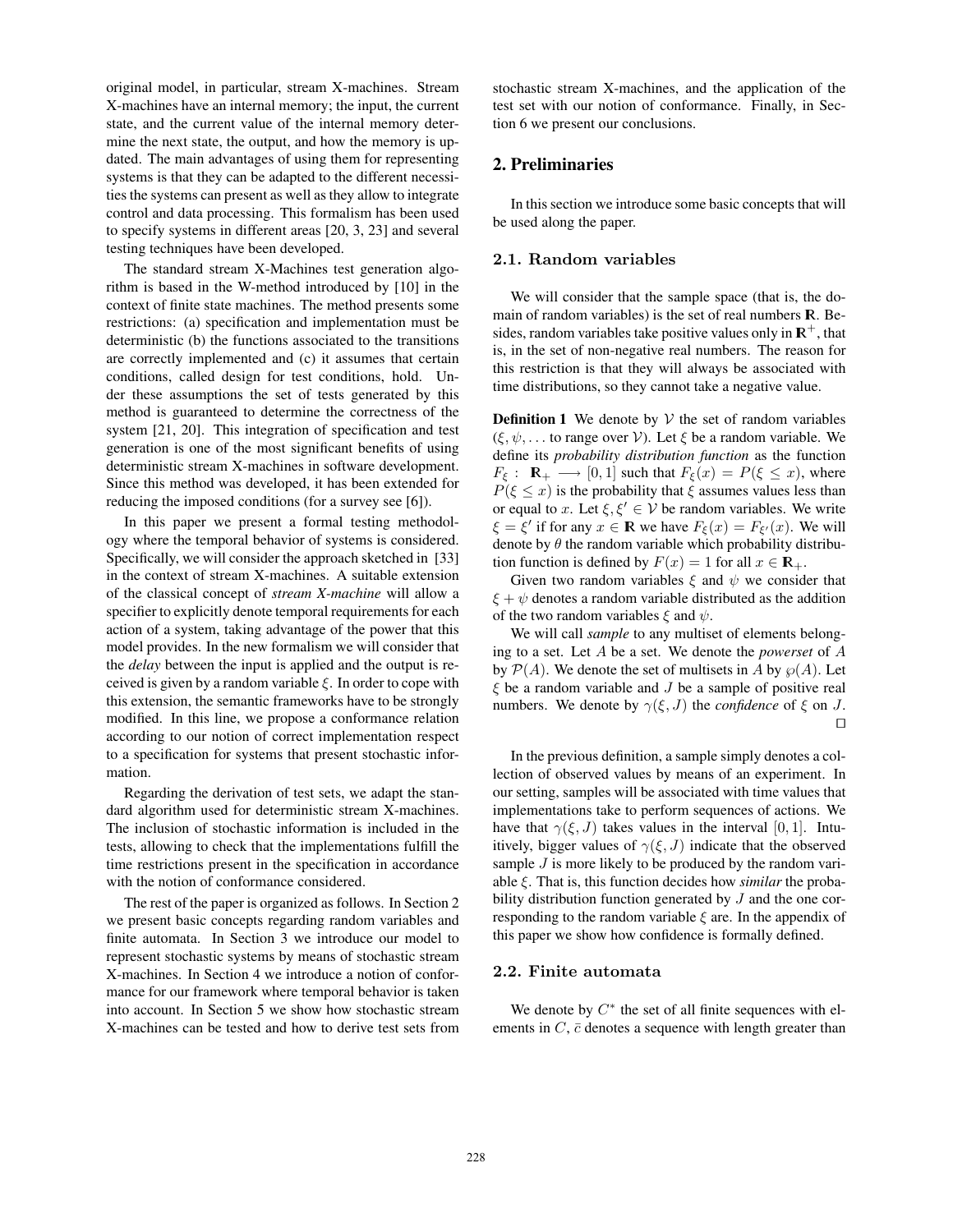0 while  $\epsilon$  denotes the empty sequence. For all  $\bar{a}, \bar{b} \in C^*$ ,  $\overline{ab}$  denotes the concatenation of the sequences  $\overline{a}$  and  $\overline{b}$ . For  $R, W \subseteq C^*, R \cdot W$  is  $\{\overline{ab} \mid \overline{a} \in R, \overline{b} \in W\}$ . For a (partial function)  $f : A \rightarrow B$ ,  $dom(f)$  denotes the domain of f. Given  $D \subseteq A$  we denote by  $f|D$  the restriction of f to D.

**Definition 2** A *finite automaton*, in short FA, is defined by a tuple  $A = (S, s_0, I, F, \Gamma)$  in which S is a finite set of states,  $s_0 \in S$  is the initial state, I is the finite input alphabet,  $F : S \times I \longrightarrow \mathcal{P}(S)$  is the transition function, and  $\Gamma \subseteq S$  is the set of final states.

Intuitively, if A receives an input  $i \in I$  when in state  $s \in S$  it moves to some state in the set  $F(s, i)$ .

**Definition 3** Let  $A = (S, s_0, I, F, \Gamma)$  be a FA. The relation  $F^*$ :  $S \times I^* \longrightarrow \mathcal{P}(S)$  is defined as follows:

$$
\begin{array}{rcl} F^*(s, \epsilon) & = & \{s\} \\ F^*(s, \bar{i}i) & = & \{s'\,|\,\, \exists s'' \in F^*(s, \bar{i}) : s' \in F(s'', i)\} \end{array}
$$

The *language accepted by A*, denoted by  $L(A)$  is defined as  $\{\bar{i} \in I^* \mid F^*(s_0, \bar{i}) \cap \Gamma \neq \emptyset\}$ . In the same way, for a state  $s \in S$  *the language accepted by A in s*, denoted by  $L_A(s)$ , is the set  $\{\overline{i} \in I^* \mid F^*(s, \overline{i}) \cap \Gamma \neq \emptyset\}.$ 

An FA is *deterministic* if for all  $s \in S$  and  $i \in I$  we have  $|F(s, i)| \leq 1$ . A pair of states  $s_i, s_j \in S$  are called *equivalent* if  $L_A(s_i) = L_A(s_j)$ ; otherwise  $s_i$  and  $s_j$  are called *distinguishable*. A is *reduced* if for all  $s_i, s_j \in S$  we have that  $s_i \neq s_j$  implies  $s_i$  and  $s_j$  are distinguishable.

Given two FAs  $\vec{A}$  and  $\vec{A}'$  over the same input alphabet, we say that  $A$  and  $A'$  are *equivalent* if they accept the same language, that is,  $L(A) = L(A')$ . A deterministic FA A, is *minimal* if there does not exist any other equivalent deterministic FA with fewer states than  $A$ .

**Lemma 1** [32] For any FA there exists an equivalent minimal deterministic FA.

In what follows we will refer to deterministic and minimal FAs where all states are terminal, that is,  $\Gamma = S$ , and we will denote them by a tuple  $A = (S, s_0, I, F)$ .

#### **2.3. Finite automaton testing**

A *test set* is a set of input sequences obtained from a specification such that can be applied to an implementation to establish whether these two machines are equivalent, that is, if their behaviors are the same. If they are not equivalent then there will exist an input sequence in the test set that will detect the difference. Several methods have been presented for generating test sets from an FA specification [10, 13, 30, 2]. In this paper we will apply the W-method that was initially introduced by [10] in the context of completely specified finite state machines and extended by [2] to partially specified finite state machines and finite automata. **Definition 4** Let  $S$  and  $I$  be two FAS over the same input alphabet I. A finite set  $T \subseteq I^*$  is a *test set* of S with respect to *I* if  $L(S) \cap T = L(T) \cap T$  implies  $L(S) = L(T)$ .  $\Box$ 

We will define some basic concepts that are the basis of the W-method: *State cover, transition cover, and characterization set* of a minimal FA.

**Definition 5** Let  $A = (S, s_0, I, Tr)$  be a minimal FA. A set  $R \subseteq I^*$  is a *state cover* of A if for all  $s \in S$  there exists  $\overline{i} \in R$  such that  $Tr^*(s_0, \overline{i}) = s$ . We say that  $P \subseteq I^*$  is a *transition cover* of A if for all  $s \in S$  there exists  $\overline{i} \in P$ such that  $Tr^*(s_0, \overline{i}) = s$  and for all  $i \in I$  we have  $\overline{ii} \in I$ P. Finally,  $W \subseteq I^*$  is a *characterization set* of A if W distinguishes between any two distinct states of  $A$ .  $\Box$ 

That is, a state cover is a set of input sequences that allows us to access from the initial state to the states of the machine. Let us note that if R is a state cover of A then  $P = R \cup (R \cdot I)$  is a transition cover of A.

The following theorem is the theoretical basis of the Wmethod in the context of deterministic finite automata.

**Theorem 1** [2] Let A and  $A'$  be two minimal deterministic FAS over the same input alphabet  $I$ . Let  $n$  be the number of states of  $A$  and  $m$  be the number of states of  $A'$ , with  $m \geq n$ . Let P and W, respectively, be a transition cover and a characterization set of A and  $Z = (I^{m-n} \cup ... \cup I \cup I)$  $\{\epsilon\}$ )(W  $\cup$  { $\epsilon$ }). Then,  $\mathcal{T} = P \cdot Z$  is a test set of A with respect to  $A'$ . .

#### **3. A stochastic extension of stream X-machines**

In this section we introduce our stochastic extension of the classical stream X-machine model. The main difference with respect to usual stream X-machines consists in the addition of *time*. We use random variables to model *stochastic delays*. This extension will allow a specifier to explicitly denote temporal requirements for each action of a system.

**Definition 6** A *stochastic stream X-machine*, in short SSXM, is a tuple  $X = (I, O, S, Mem, \Phi, F, s_0, m_0)$  where I is the set of input actions,  $O$  is the set of output actions, S is a finite set of states, Mem is the memory,  $\Phi$ , called the type of  $M$ , is a finite set of partial functions,  $\phi: Mem \times I \longrightarrow O \times Mem \times V$  represents timed processing functions,  $F : S \times \Phi \longrightarrow S$  is the *next state function*,  $s_0 \in S$  is the initial state, and  $m_0 \in Mem$  is the initial memory value.

We can represent a SSXM by a finite automata where the elements of the type  $\Phi$  are used as input alphabet, and the internal memory is not considered. The FA  $A(X) =$  $(S, s_0, \Phi, F)$  over the alphabet  $\Phi$  is called *the associated* FA of  $X$ .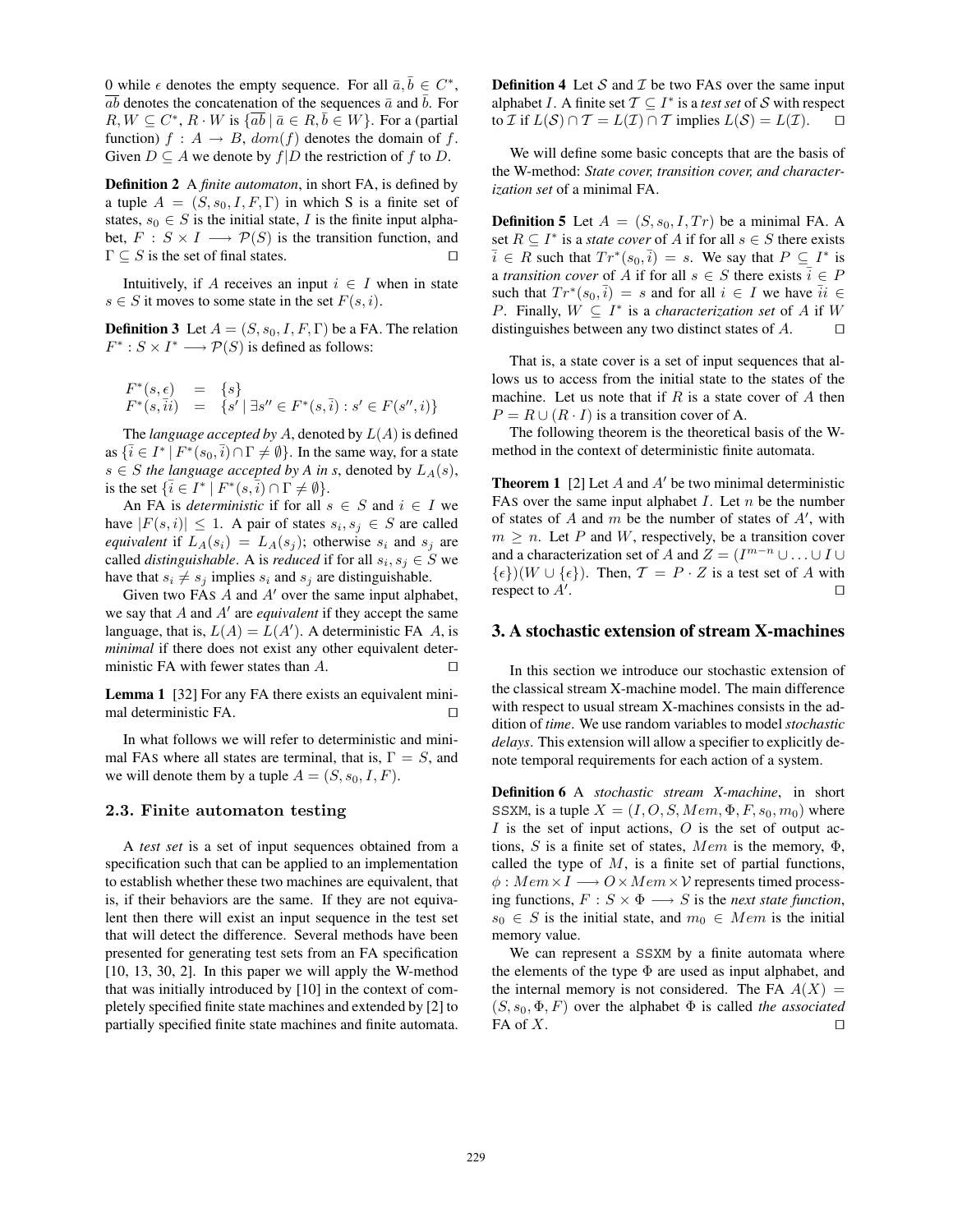Intuitively, we can think of a SSXM as a state transition diagram where arcs are labelled by processing functions. Each function receives an input and current memory values and produces an output while may modify the memory. Additionally, a random variable  $\xi \in V$  indicates that the time invested by the system for performing these actions will be equal to t time units with probability  $F_{\xi}(t)$ .

**Example 1** Let us consider the machine depicted in Figure 1 in which the initial state is  $s<sub>1</sub>$ . Each processing function has associated random variables depending on the input and memory value that they receive. Next we explain how the random variables are distributed. Let us consider that  $\xi_1$ is *uniformly distributed* in the interval [0, 2]. Uniform distributions assign equal probability to all the time values in the interval. The random variable  $\xi_2$  follows a Dirac distribution in 4. The idea is that the corresponding delay will be equal to 4 time units. Finally,  $\xi_3$  is *exponentially* distributed with parameter 2. Let us consider that the initial memory value is  $m_0 = 0$ . Intuitively, if the machine is in state  $s_1$ and it receives the input  $a$  then it will produce the output  $b$ and modify the value of the memory to 1 after a time given by  $\xi_1$ . For example, we know that this time will be less than 1 time unit with probability  $\frac{1}{2}$ , it will be less than 1.5 time units with probability  $\frac{3}{4}$ , and so on. Finally, once 2 time units have passed we know that the output  $b$  has been performed (that is, we have probability 1).  $\square$ 

Next we present some notions regarding stream Xmachines that will be used throughout the paper and some results that will be adapted to be applied to our formalism.

**Definition 7** A SSXM  $X = (I, O, S, Mem, \Phi, F, s_0, m_0)$ is *deterministic* if for all  $\phi, \phi' \in \Phi$  if there exists  $s \in S$  such that  $(s, \phi), (s, \phi') \in dom(F)$  then  $\phi = \phi'$  or  $dom(\phi) \cap$  $dom(\phi') = \emptyset$ . We say that X is *completely specified* if for all  $s \in S, m \in Mem$ , and  $i \in I$ , there exists  $\phi \in \Phi$  such that  $(m, i) \in dom(\phi)$  and  $(s, \phi) \in dom(F)$ .

A SSXM is deterministic if given a state s, for any input value and any memory value there is only one processing function that can be applied. In turn, a SSXM is *completely specified* if for all  $s \in S, m \in Mem$  and  $i \in I$  there is always a possible transition. If a deterministic SSXM is completely specified then there is only one transition for any  $s \in S, m \in Mem$ , and  $i \in I$ .

Next we introduce a partial function that establishes the relation between a pair (memory values, input sequence) and a triplet (output sequence, updated memory values, random variable) produced by the application of a sequence of timed processing functions.

**Definition 8** Given a sequence  $\bar{\phi} \in \Phi^*$ , we consider  $\parallel \phi \parallel$ :  $Mem \times I^* \rightarrow O^* \times Mem \times V$  to be a partial function inductively defined in the following way:

$$
\parallel \epsilon \parallel = \{((m, \epsilon), (\epsilon, m, \theta)) \mid m \in Mem\}
$$
  

$$
\parallel \bar{\phi}\phi \parallel = \left\{ ((m, \bar{i}i), (\bar{o}o, m', \xi)) \middle| \begin{array}{l} \exists m'' \in Mem : \\ ((m, \bar{i}), (\bar{o}, m'', \xi'')) \in \parallel \bar{\phi} \parallel \\ \wedge ((m'', i), (o, m', \xi')) \in \phi \\ \wedge \xi = \xi' + \xi'' \end{array} \right\}
$$

In the previous definition we have used the notation  $(a, b) \in f$  instead of the more standard  $f(a) = b$ .

Let us note that when we consider a deterministic SSXM each computation from the initial state to any other state is completely determined by the input sequence and the initial memory value.

A SSXM gives rise to a relation between the input sequences applied to the machine and the output sequences that it produces. This relation is given by the execution of a sequence of processing functions, from the initial state of the machine, that allows to obtain an output sequence in response to an input sequence. In our formalism, we will require, for dealing with the specified temporal restrictions, to extend this relation with the time that the machine needs for performing the processing functions. Thus, we introduce a new notion of correspondence between input sequences and pairs of output sequences and random variables.

**Definition 9** Let  $X = (I, O, S, Mem, \Phi, F, s_0, m_0)$  be a deterministic SSXM. The *timed function computed* by X  $ft_X: I^* \to O^* \times V$  is defined as follows:

$$
ft_X = \left\{ (\bar{i},\bar{o},\xi) \middle| \begin{array}{l} \exists \; m \in Mem, \xi \in \mathcal{V}, \bar{\phi} \in \Phi^* : \\ (s_0,\bar{\phi}) \in dom(F^*) \; \wedge \\ ((m_0,\bar{i}),(\bar{o},m,\xi)) \in \parallel \bar{\phi} \parallel \end{array} \right\}
$$

The *function computed* by  $X f_X : I^* \to O^*$  is defined as follows:

$$
f_X = \{(\overline{i}, \overline{o}) | \exists \xi \in \mathcal{V} : (\overline{i}, \overline{o}, \xi) \in ft_X\}
$$

 $\Box$ 

Let us note that if the machine  $X$  is deterministic and completely specified then  $f_X$  and  $f_{X}$  are total.

### **4. Conformance**

In order to properly define how to test an implementation against a specification it is necessary to state what it means for an implementation to be correct. It is usual when testing from a stream X-machine to assume that the implementation under test (IUT) behaves like an unknown stream X-machine. For the sake of simplicity we will assume that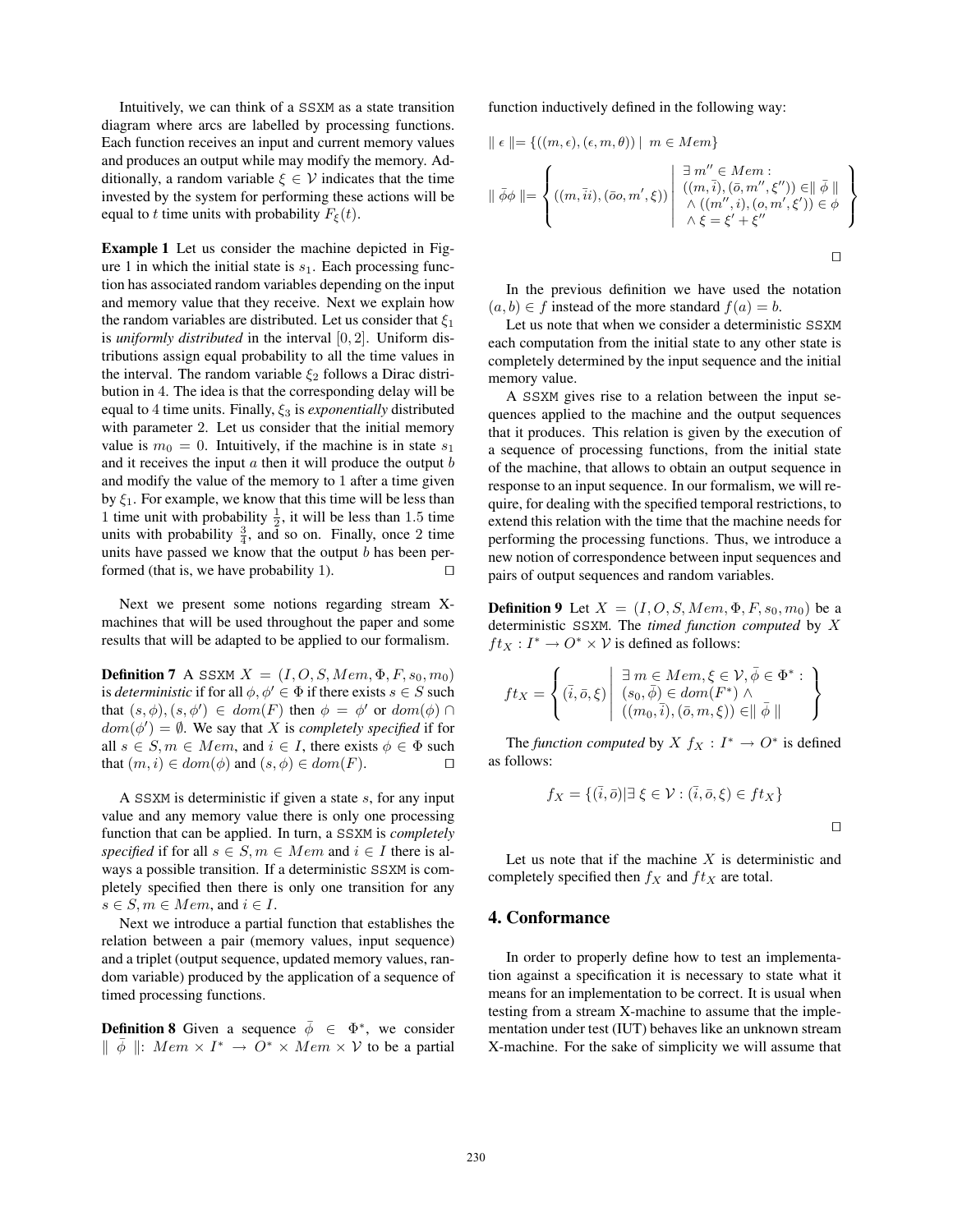$$
\begin{array}{c}\n\begin{pmatrix}\n s_1 \\
 \phi_4\n \end{pmatrix}\n\end{array}\n\end{array}\n\qquad\n\begin{array}{c}\n\begin{array}{c}\n\phi_2 \\
 \phi_4\n \end{array}\n\end{array}\n\qquad\n\begin{array}{c}\n\phi_3\n\end{array}\n\qquad\n\begin{array}{c}\n\phi_2\n\end{array}\n\qquad\n\begin{array}{c}\n\phi_3\n\end{array}\n\qquad\n\begin{array}{c}\n\phi_4\n\end{array}\n\end{array}\n\qquad\n\begin{array}{c}\n\phi_2\n\end{array}\n\qquad\n\begin{array}{c}\n\phi_3\n\end{array}\n\qquad\n\begin{array}{c}\n\phi_2\n\end{array}\n\qquad\n\begin{array}{c}\n\phi_3\n\end{array}\n\qquad\n\begin{array}{c}\n\phi_1(0, a) = (b, 1, \xi_1) \\
\phi_1(0, b) = (a, 1, \xi_2) \\
\phi_2(1, a) = (b, 0, \xi_2) \\
\phi_2(1, a) = (b, 0, \xi_2) \\
\phi_3(0, a) = (b, 0, \xi_1) \\
\phi_4(0, b) = (a, 1, \xi_3) \\
\phi_4(1, a) = (a, 1, \xi_3) \\
\phi_4(1, b) = (b, 1, \xi_3)\n\end{array}\n\qquad\n\begin{array}{c}\nF_{\xi_3}(x) = \begin{cases}\n1 - e^{-2 \cdot x} & \text{if } x \le 0 \\
0 & \text{if } x < 0 \\
0 & \text{if } x < 0\n\end{cases}
$$

**Figure 1. Example of Stochastic Stream X-machine.**

both, implementation and specification, are given by deterministic SSXMs. This framework can be easily extended to cope with non-determinism by considering [16, 22]. First we introduce some auxiliary definitions.

**Definition 10** Let  $X = (I, O, S, Mem, \Phi, F, s_0, m_0)$  be a deterministic SSXM.

We say that  $(s, s', (\phi_1, \ldots, \phi_r))$  is a *trace* of X if there exist  $f_1, \ldots, f_r \in F$  such that  $f_1(s, \phi_1) =$  $s_1, \ldots, f_r(s_{r-1}, \phi_r) = s'.$ 

We say that the pair  $((i_1/o_1,\ldots,i_r/o_r), \xi)$  is a *stochastic trace* of X if there exists a trace  $(s_0, s', (\phi_1, \ldots, \phi_r))$ of X such that for all  $1 \leq j \leq r$  we have  $(m_{j-1}, i_j) \in$  $dom(\phi_j), \, \phi_j(m_{j-1}, i_j) = (o_j, m_j, \xi_j)$  and  $\xi = \sum_{j=1}^r \xi_j$ . In addition, we say that  $(i_1/o_1, \ldots, i_r/o_r)$  is a *nonstochastic trace.* We denote by  $STraces(X)$  and NSTraces $(X)$  the sets of stochastic and non-stochastic traces of X, respectively.

The usual approach is that an implementation conforms to a specification if they describe the same behavior, that is, if the functions computed by them are equivalent. Additionally, we need to describe what means for a implementation to be temporally correct with respect to a specification. It would be reasonable to require that any sequence of the implementation have associated the same delay as the one specified by the specification. This reasoning leads us to define our first notion of conformance.

**Definition 11** Let  $S$  and  $T$  be two deterministic SSXMs. We say that *I non-stochastically conforms* to *S*, denoted by  $\mathcal I$  conf<sub>ns</sub>  $\mathcal S$ , if  $f_{\mathcal I} = f_{\mathcal S}$ .

We say that  $I$  *stochastically conforms* to  $S$ , denoted by  $\mathcal{I}$  conf<sub>s</sub>  $\mathcal{S}$ , if  $ft_{\mathcal{I}} = ft_{\mathcal{S}}$ 

In addition to requiring non-stochastic conformance we have to ask for some conditions on delays. Thus,  $\mathcal{I}$  conf. also requires that any stochastic trace of the specification that is performed by the implementation must have the same associated delay. Even though this is a very reasonable notion of conformance, the fact that we assume a black-box testing framework disallows us to check whether the corresponding random variables are identically distributed. In fact, we would need and infinite number of observations from a random variable of the implementation (with an unknown distribution) to assure that this random variable is distributed as another random variable from the specification (with a known distribution). Thus, this notion is useful only from a theoretical point of view since, under our assumptions, it cannot be tested in finite time that an implementation conforms with respect to a specification. We have to give more *realistic* notion of temporal conformance based on a finite set of observations that is less *accurate* but that is *checkable*.

We introduce a new implementation relation that takes into account a *sample* of time values. The idea is to compare these time values with the random variable associated to it.

**Definition 12** We say that a pair  $(\rho, t)$  is a *timed sequence* if  $\rho$  is a sequence of inputs/outputs and  $t \in \mathbb{R}_+$ .

Let  $\Psi = {\rho_1, \ldots, \rho_m}$  be a set of input/output sequences and  $H = \{(\rho'_1, t_1), \ldots, (\rho'_n, t_n)\}\)$  be a multiset of timed sequences. We say that  $Sampling_{(H,\Psi)} : \Psi \longrightarrow$  $\varphi(\mathbb{R}^+)$  is a *sampling application* of H for  $\Psi$  if for all  $\rho \in \Psi$ we have  $Sampling_{(H,\Psi)}(\rho) = \{t \mid (\rho, t) \in H\}.$ 

Let  $I$  and  $S$  be two deterministic SSXMs. Let  $H =$  $\{(\rho_1, t_1), \ldots, (\rho_p, t_p)\}\$  be a multiset of timed sequences with  $\rho_j \in \text{NSTraces}(\mathcal{I})$  for all  $1 \leq j \leq p$ . Let  $0 \le \alpha \le 1, \Psi = \{\rho \mid \exists t : (\rho, t) \in H\} \cap$ NSTraces(S), and let us consider  $Sampling_{(H,\Psi)}$ . We say that  $\mathcal{I}(\alpha, H)$  –*stochastically conforms* to S, denoted by  $\mathcal{I}$ con $f_s^{(\alpha,H)}S$ , if  $\mathcal{I}$ con $f_{ns}S$  and for all  $\rho \in \Psi$  we have that  $(\rho, \xi) \in$  STraces(S) then  $\gamma(\xi,$  Sampling<sub> $(H, \Psi)(\rho)) > \alpha$ .</sub>  $\Box$ 

The idea underlying the new relation is that the implementation must conform to the specification in the usual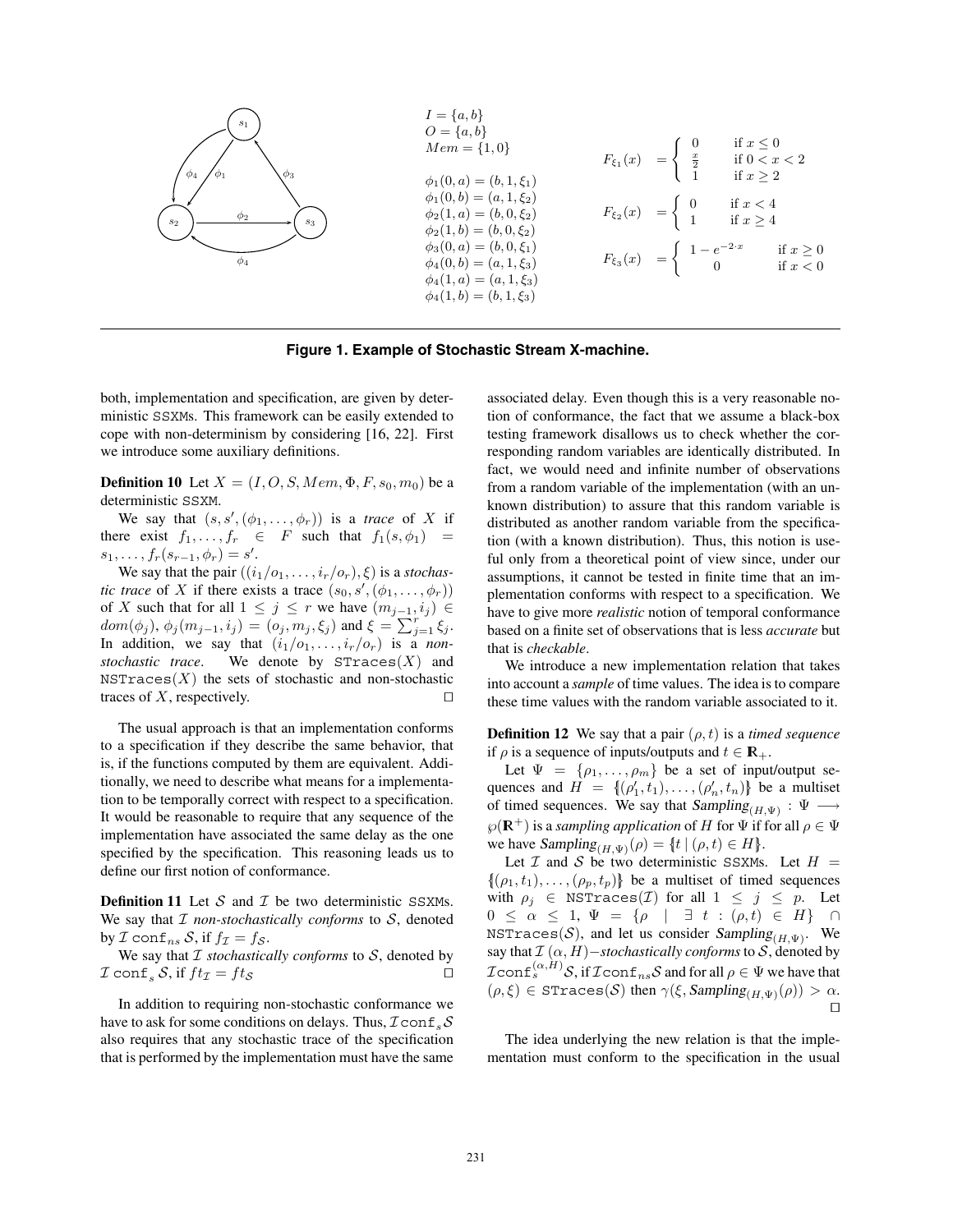way, that is,  $I \text{ conf}_{ns} S$ . Besides, for any trace of the implementation performed by the specification, the time values associated to it in the sample *fit* the random variable indicated by the specification. This notion of *fitting* is given by the function  $\gamma$  that it is formally defined in the appendix of this paper.

## **5. Definition and application of tests**

A *test* consists of a sequence of inputs that will be applied to an IUT, a sequence of expected outputs and a random variable that will be *compared* with the different time values that the implementation spends for giving the response. The ultimate goal of testing is to determine whether the IUT is a correct implementation of the specification. On the one hand, we must prove that the functions computed by both SSXMs are identical, that is, we need to determine the *functional correctness* of the IUT with respect to the specification. On the other hand, we have to check the *nonfunctional correctness* of the system, that is, the IUT fulfills the temporal requirements established in the specification. We will check that the time values the implementation takes for performing each test *match* the random variable associated with the test. We will collect a sample of time values (one for each test execution) and we will *compare* this sample with the random variable. By comparison we mean that we will apply a contrast to decide, with a certain confidence, whether the sample could be generated by the corresponding random variable.

**Definition 13** A *test* is a triplet  $T = (\bar{i}, \bar{o}, \xi)$  where  $\bar{i}$  is a sequence of inputs,  $\bar{o}$  is a sequence of outputs, having  $\bar{i}$  and  $\overline{o}$  the same length, and  $\xi$  is a random variable.

Let  $T = (i_1, \ldots, i_r, o_1, \ldots, o_r, \xi)$  be a test and  $\rho =$  $(i_1/o_1,\ldots,i_r/o_r)$  a sequence of iputs/outputs. We write  $T \stackrel{\rho}{\longmapsto} \xi.$ 

We say that  $I$  *passes* a set of tests  $I$ , denoted by pass( $\mathcal{I}, \mathcal{T}$ ), if for all test  $T = (\bar{i}, \bar{o}, \xi) \in \mathcal{T}$  we have  $f_{\mathcal{I}}(i)=\bar{o}.$ 

We say that  $((i_1/o_1,\ldots,i_n/o_n),t)$  is a *timed execution* of  $I$  if the observation of  $I$  shows that the sequence  $(i_1/o_1,\ldots,i_n/o_n)$  is performed in time t.

We denote the application of the test  $T$  to the implementation  $\mathcal I$  as  $\mathcal I \parallel T$ . We say that  $(\rho, t)$  is a *test execution* of *I* and *T* if  $T \xrightarrow{\rho} \xi$  for some  $\xi \in V$  and  $(\rho, t)$  is a timed execution of  $I$ .

**Definition 14** Let  $\mathcal{I}$  be a SSXM and  $\mathcal{T} = \{T_1, \ldots, T_n\}$  be a set of tests. Let  $H_1, \ldots, H_n$  be test execution samples of  $\mathcal I$ and  $T_1, \ldots, T_n$ , respectively, and  $H = \bigcup_{i=1}^n H_i$ . Let  $\Psi =$  $\{\rho \mid \exists t : (\rho, t) \in H\}$  and let us consider Sampling<sub> $(H, \Psi)$ </sub>. Finally, let  $0 \leq \alpha \leq 1$ .

We say that the implementation  $\mathcal{I}(\alpha, H)$ *−passes* the set of tests T if  $\text{pass}(\mathcal{I}, \mathcal{T})$  and for all  $\rho \in \Psi$  and all  $T \in \mathcal{T}$  such that  $T \xrightarrow{\rho} \xi$  we have  $\gamma(\xi,$  Sampling<sub> $(H,\Psi)(\rho)) > \alpha$ .</sub>  $\Box$ 

Intuitively, an implementation passes a set of tests if two conditions hold. First, the output obtained by means of the interaction with the implementation are those expected. Once we know that the functional behavior of the implementation with respect to the set of tests is correct, we need to check time conditions. The set  $H$  corresponds to the observations of the (several) applications of the tests belonging to  $T$  to  $I$ . Thus, we have to decide whether, the observed time values (that is,  $Sampling_{(H,\Phi)}(\rho)$ ) *match* the definition of the random variable appearing in the test corresponding to the execution of that sequence (that is,  $\xi$ ). As we commented previously, we assume a function  $\gamma$  that can perform this hypothesis contrast. In the appendix of this paper we give the technical details about the definition of this function (we will use Pearson's  $\chi^2$  hypothesis contrast).

Next, we will adapt the testing method for deterministic stream X-machines, developed by [21], that provides us with a *test set* derived from the specification and allows to determine the functional correctness of the implementation. This method assumes the implementation has the same type as the specification and that the processing functions are correctly implemented, that is, they have been tested in advanced and are equivalent to the ones in the specification. Testing is simplified then to determine whether these functions have been combined correctly. This method is proved to detect all the faults of the implementations considering the system must satisfy some requirements, called *design for test*. In fact, the method reduces the testing of SSXMs to testing that their associated automata are equivalent. After we obtain a test set for the associated automata, we will translate, by means of the *fundamental timed test function*, the processing functions sequences belonging to the test set into triplets (input sequence, output sequence, random variable) that will be used to test the SSXM. Let us note that in the standard approach this function only translates the test set for the associated automata to a set of input sequences. When we deal with SSXMs we also need to check the correctness of the temporal requirements established for each trace. Thus, the new fundamental timed test function must provide us with the associated random variables in the specification that allow us to compare them with the time values obtained from the interaction with the implementation.

**Definition 15** Let  $X$  and  $X'$  be two deterministic SSXMs with the same input alphabet  $I$  and output alphabet  $O$ . Then, a finite set  $R \subseteq I^*$  is a *test set* of X with respect to X' if  $f_X|R = f_{X'}|R$  implies  $f_X = f_{X'}$ .

We say that  $R_s \subseteq I^* \times O^* \times V$  is a *timed test set* of X with respect to X' if  $\{\bar{i} \mid \exists \bar{o}, \xi : (\bar{i}, \bar{o}, \xi) \in R_{s}\}\$ is a test set of X with respect to  $X'$ .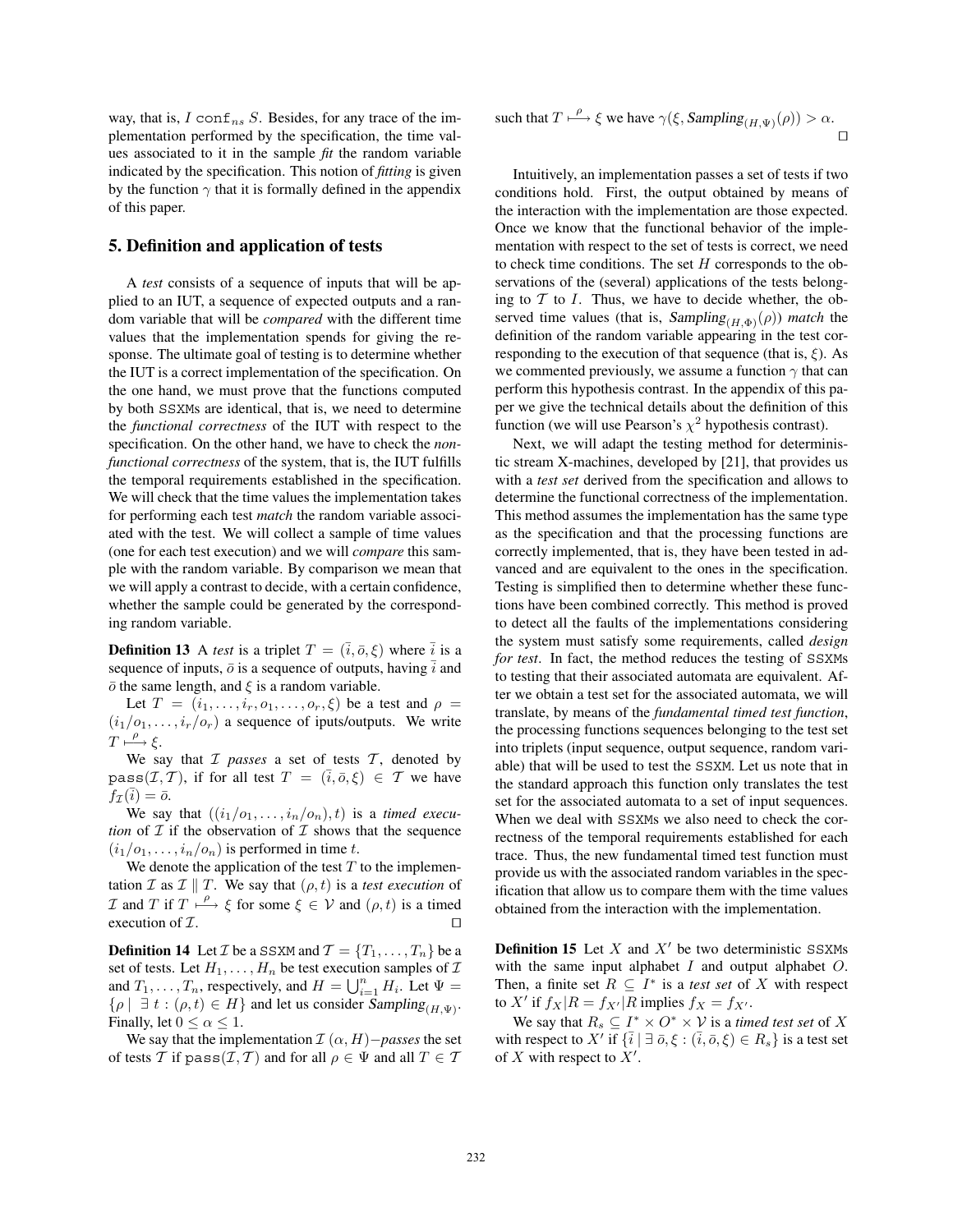We say that  $X$  and  $X'$  are *testing compatible* if they have the same input actions, output actions, memory, initial memory values, and identical types.

The processing functions have to fulfill some requirements, called *design for test conditions*, that allow us to translate the test set obtained from the associated FA into a timed test set of the SSXM. These conditions are outputdistinguishability and input-completeness.

**Definition 16** A type Φ is called *output distinguishable* if for all  $\phi_1, \phi_2 \in \Phi$  we have that there exists  $m \in \mathbb{N}$ em and  $i \in I$  such that  $\phi_1(m, i)=(o_1, m_1, \xi_1)$  and  $\phi_2(m, i)$  =  $(o_2, m_2, \xi_2)$ , implies that either  $\phi_1 = \phi_2$  or  $o_1 \neq o_2$ .

A type  $\Phi$  is called *input completed* if for all  $m \in Mem$ and all  $\phi \in \Phi$  there exists  $i \in I$  such that  $(m, i) \in dom(\phi)$ .  $\Box$ 

The first condition means that two different functions of  $\Phi$  cannot generate the same output for a given input i and memory value  $m$ . We will be able to distinguish between any two different processing functions observing outputs. The second property ensures that any processing function can be exercised from any memory value using the suitable input.

We need a method that translates sequences of processing functions, corresponding to the test set derived from the FA, to sequences that can be applied to our systems. Next, we introduce this function.

**Definition 17** Let  $X = (I, O, S, Mem, \Phi, F, s_0, m_0)$ be a deterministic SSXM with type Φ input-complete. A function  $\Omega : \Phi^* \to I^* \times O^* \times V$  is called a *fundamental timed test function* if its definitions fulfills:

$$
\Omega(\epsilon) = (\epsilon, \epsilon, \theta)
$$
\n
$$
\Omega(\bar{\phi}) = \begin{cases}\n(\bar{i}i, \bar{o}o, \xi) & \text{if } \bar{\phi} \in L(A(X)) \land \\
\Omega(\bar{\phi}) = (\bar{i}, \bar{o}, \xi') \land \\
(m, \bar{i}), (\bar{o}, m', \xi')) \in || \bar{\phi} || \land \\
(m', i) \in dom(\phi) \land \\
(m', i), (o, m'', \xi'')) \in || \phi || \land \\
\epsilon = \xi' + \xi'' \\
\Omega(\bar{\phi}) & \text{if } \bar{\phi} \notin L(A(X))\n\end{cases}
$$

Let us remark that  $\Omega$  is input-complete then, there always exist  $\overline{i}$ .

The next theorem is the basis for deterministic SSXM testing. It is a simple adaptation of a similar result appearing in [21].

**Theorem 2** Let X be a deterministic SSXM with type  $\Phi$ input-complete and output-distinguishable and  $X'$  a deterministic SSXM testing compatible with X. If  $\Omega$  is a fundamental timed test function of X and  $Z \subseteq \Phi^*$  is a test set

of  $A(X)$  with respect to  $A(X')$  then  $T_s = \Omega(Z)$  is a timed test set of X with respect to  $X'$ . .

Now we can use Theorems 1 and Theorem 2 to generate a test set of a specification with respect to an implementation.

**Theorem 3** Let S be a deterministic SSXM and  $\mathcal{I}$  be a deterministic SSXM testing compatible with  $S$ , with type input-complete and output-distinguishable. Let  $n$  be the number of states of S and m be the number of states of  $I$ . Let  $A_{\mathcal{S}}$  and  $A_{\mathcal{I}}$  be their associated automata, respectively, and  $\Omega$  be a fundamental timed test function of S. Let P and W, respectively, be a transition cover and a characterisation set of S and  $Z = (I^{m-n} \cup ... \cup I \cup \{\epsilon\}) (W \cup \{\epsilon\})$ . Then,  $T_s = \Omega(P \cdot Z)$  is a timed test set of S with respect to I.  $\Box$ 

In the following, for a given specification  $S$ , any timed test set obtained by applying the method described in the previous result will be denoted by  $\text{tests}(\mathcal{S})$ .

**Theorem 4** Let S be a deterministic SSXMs and  $\mathcal{I}$  a deterministic SSXM testing compatible with  $S$ , with type inputcomplete and output-distinguishable. Let  $0 \le \alpha \le 1$  and H be a multiset of test executions of  $\mathcal I$  and the tests belonging to tests $(S)$ . We have that:

$$
\mathcal{I}(\alpha, H)
$$
—stochastically conforms to  $S$   

$$
\qquad \qquad \downarrow \qquad \qquad \downarrow
$$
  

$$
\mathcal{I}(\alpha, H)
$$
–passes tests( $S$ )

*Proof*: First, let us show that  $I(\alpha, H)$ *−passes* tests(S) implies  $\mathcal{I}(\alpha, H)$  –*stochastically conforms* to S. We will use the contrapositive, that is, we will suppose that  $\mathcal I$ (α, H)−*stochastically conforms* to S does not hold and we will prove that  $\mathcal I$  does not  $(\alpha, H)$ *−passes* tests(S). If  $\mathcal I$ (α, H)−*stochastically conforms* to S does not hold then we have two possibilities:

- 1. Either  $\mathcal I$  con $f_{ns}$   $\mathcal S$  does not hold, or
- 2. there exists  $\rho \in \Psi = {\rho : (\rho, t) \in H} \cap$ NSTraces(S) such that  $(\rho, \xi) \in$  STraces(S) and  $\gamma(\xi,$  Sampling<sub> $(H,\Psi)(\rho)) > \alpha$ </sub> does not hold.

Let us consider the first case, that is, we suppose that I conf<sub>ns</sub> S does not hold. Then, we automatically infer  $f_{\mathcal{I}} \neq f_{\mathcal{S}}$ . By the previous theorem we have that  $\text{tests}(\mathcal{S})$ is a timed test set of  $I$  with respect to  $S$ . By definition of timed test set, there exists  $(i, \bar{o}, \xi) \in \text{tests}(\mathcal{S})$ such that  $f_{\mathcal{I}}(\overline{i}) \neq f_{\mathcal{S}}(\overline{i})$ . Thus, we conclude  $\mathcal{I}$  does not  $(\alpha, H)$ *−passes* tests(S) since  $f_{\mathcal{I}}(\overline{i}) \neq \overline{o}$ .

Now, let us suppose that I (α, H)−*stochastically conforms* to S does not hold due to the second case. If  $\rho \in \Psi$  then there exists  $(\rho, t) \in H$  for some  $t \in$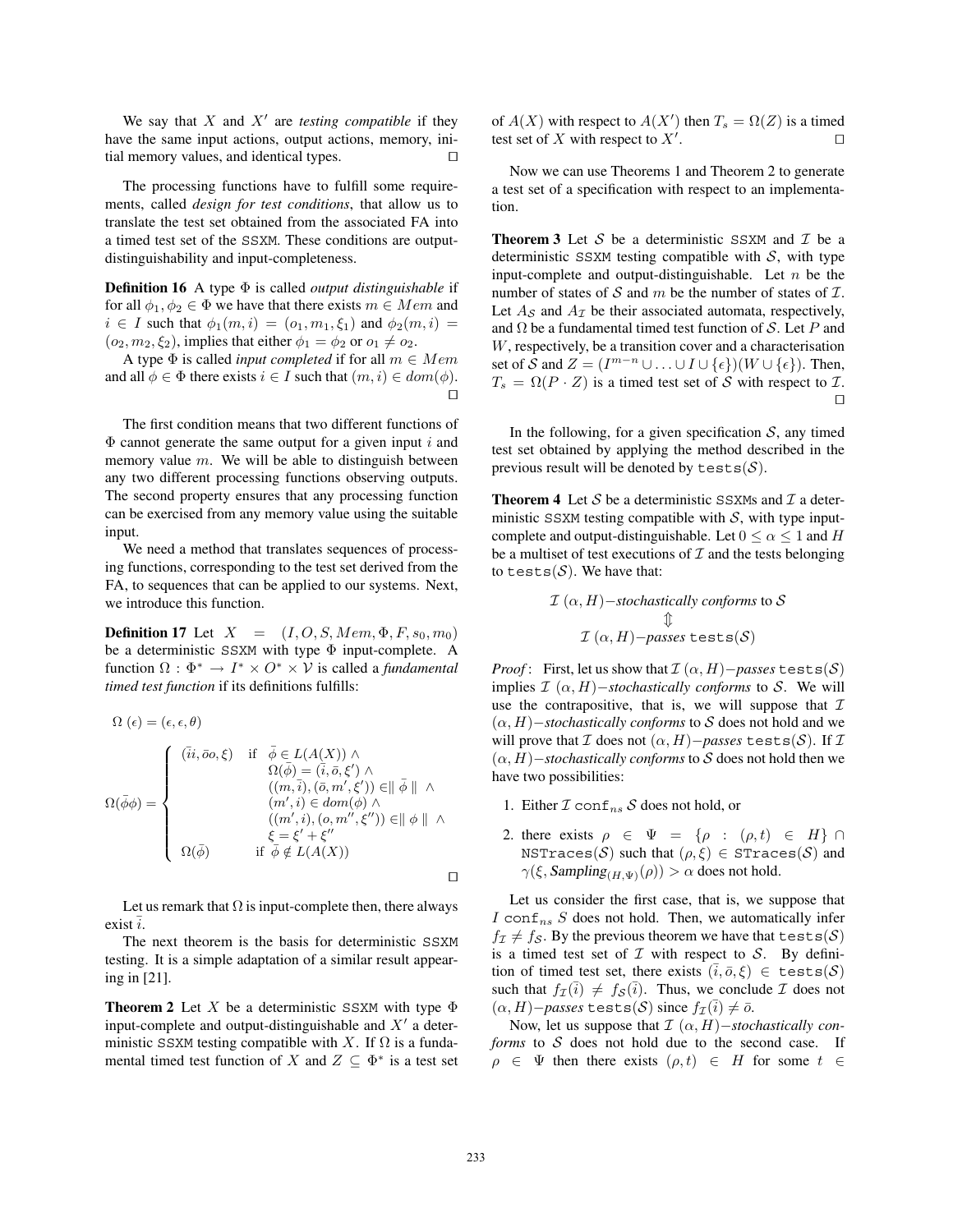$\mathbb{R}_+$ . Since H is a test execution sample of T and the tests belonging to tests(S), there exists  $T = (\rho, \xi) \in$ tests(S) such that  $T \stackrel{\rho}{\longmapsto} \xi$ . Since, we assumed that  $\gamma(\xi, \text{Sampling}_{(H,\Psi)}(\rho)) > \alpha$  does not hold, we conclude that  $\mathcal I$  does not  $(\alpha, H)$ *−passes* tests( $\mathcal S$ ).

Let us prove now that  $\mathcal{I}(\alpha, H)$  –*stochastically conforms* to S implies  $\mathcal{I}(\alpha, H)$ *-passes* tests(S). We will use again the contrapositive, that is, we will assume that  $\mathcal I$  does not  $(\alpha, H)$ *-passes* tests(S) and we will conclude that  $\mathcal I$ does not  $(\alpha, H)$ –*stochastically conforms* to S. If I does not  $(\alpha, H)$ *-passes* tests(S) then we have two possibilities:

- 1. Either pass( $\mathcal{I},$  tests( $\mathcal{S}$ )) does not hold, or
- 2. there exists  $\rho \in \Psi$  and  $T \in \text{tests}(\mathcal{S})$  such that  $T \stackrel{\rho}{\longmapsto} \xi$  and  $\gamma(\xi, \text{Sampling}_{(H,\Psi)}(\rho)) > \alpha$  does not hold.

Let us consider the first case, that is, we suppose that  $pass(\mathcal{I}, \text{tests}(\mathcal{S}))$  does not hold. Then, there exists  $(\overline{i}, \overline{o}, \xi) \in \text{tests}(\mathcal{S})$  such that  $f_{\mathcal{I}}(\overline{i}) \neq \overline{o}$ . Thus,  $f | \mathcal{I} \neq \overline{o}$  $f|\mathcal{S}$  and  $\mathcal{I}$  con $f_{ns}$   $\mathcal{S}$  does not hold. We conclude  $\mathcal{I}$  does not  $(\alpha, H)$ *-stochastically conforms* to S.

Now, we consider the second possibility. If  $\rho \in \Psi$  then  $\rho \in \text{NSTraces}(\mathcal{S})$ . If there exists  $T \in \text{tests}(\mathcal{S})$  such that  $T \stackrel{\rho}{\longmapsto} \xi$  then there exists  $(\rho, \xi) \in \text{STraces}(\mathcal{S})$ . Besides, we have that  $\gamma(\xi, \text{Sampling}_{(H,\Psi)}(\rho)) > \alpha$  does not hold. So,  $\mathcal I$  does not  $(\alpha, H)$  –*stochastically conforms* to  $\mathcal S$ .  $\Box$ 

## **6. Conclusions**

We have presented a methodology for testing temporal aspects of systems where temporal behavior is critical. The model introduced for specifying the systems is a suitable extension of the classical concept of stream X-machine, where temporal requirements have been represented by means of random variables. Implementation relations have been introduced for describing the notion of conformance of an implementation with respect to a specification up to a certain degree of confidence.

The task of testing an implementation for conformance to a specification, both modeled by means of deterministic stochastic stream X-machines, has been tackled by adapting the standard technique for stream X-machines based in the W-method.

# **7 Appendix: Statistics Background: Hypothesis Contrasts.**

In this appendix we introduce one of the standard ways to measure the confidence degree that a random variable has on a sample. In order to do so, we will present a methodology to perform *hypothesis contrasts*. The underlying idea is that a sample will be *rejected* if the probability of observing that sample from a given random variable is low. In practice, we will check whether the probability to observe a *discrepancy* lower than or equal to the one we have observed is low enough. We will present *Pearson's*  $\chi^2$  *contrast*. This contrast can be applied both to continuous and discrete random variables. The mechanism is the following. Once we have collected a sample of size  $n$  we perform the following steps:

- We split the sample into  $k$  classes which cover all the possible range of values. We denote by  $O_i$  the  $ob$ *served frequency* at class i (i.e. the number of elements belonging to the class  $i$ ).
- We calculate the probability  $p_i$  of each class, according to the proposed random variable. We denote by  $E_i$  the *expected frequency*, which is given by  $E_i = np_i$ .
- We calculate the *discrepancy* between observed frequencies and expected frequencies as  $X^2$  $\sum_{i=1}^{k} \frac{(O_i - E_i)^2}{E_i}$ . When the model is correct, this discrepancy is approximately distributed as a random variable  $\chi^2$ .
- We estimate the number of freedom degrees of  $\chi^2$  as  $k - r - 1$ . In this case, r is the number of parameters of the model which have been estimated by maximal likelihood over the sample to estimate the values of  $p_i$ (i.e.  $r = 0$  if the model completely specifies the values of  $p_i$  before the samples are observed).
- We will *accept* that the sample follows the proposed random variable if the probability to obtain a discrepancy greater or equal to the discrepancy observed is high enough, that is, if  $X^2 < \chi^2_\alpha (k - r - 1)$  for some  $\alpha$  high enough. Actually, as such margin to accept the sample decreases as  $\alpha$  increases, we can obtain a measure of the validity of the sample as  $\max{\alpha \mid X^2}$  $\chi^2_{\alpha}(k-r-1)\}.$

According to the previous steps, we can now present an operative definition of the function  $\gamma$  which is used in this paper to compute the confidence of a random variable on a sample.

**Definition 18** Let  $\xi$  be a random variable and J be a multiset of real numbers representing a sample. Let  $X^2$  be the discrepancy level of  $J$  on  $\xi$  calculated as explained above by splitting the sampling space into  $k$  classes

$$
C = \{ [0, a_1), [a_1, a_2), \dots, [a_{k-2}, a_{k-1}), [a_{k-1}, \infty) \}
$$

where k is a given constant and for all  $1 \le i \le k-1$  we have  $P(\xi \le a_i) = \frac{i}{k}$ . We define the confidence of  $\xi$  on  $J$  with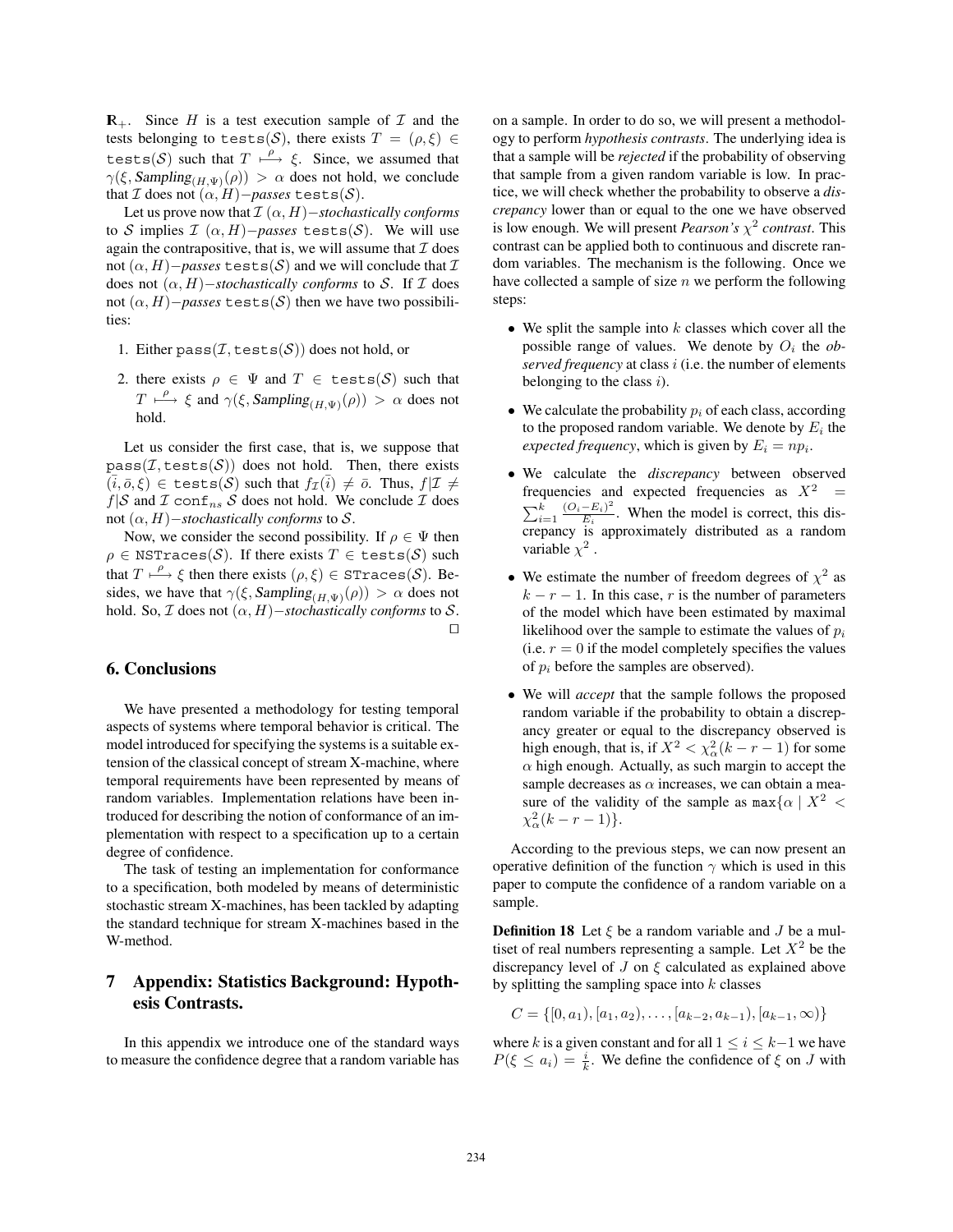classes C, denoted by  $\gamma(\xi, J)$ , as  $\max{\{\alpha | X^2 < \chi^2_\alpha(k-1)\}}$ .  $\Box$ 

The previous definition indicates that in order to perform a contrast hypothesis, we split the collected values in several intervals having the same expected probability. We compute the value for  $X^2$  as previously described and check this figure with the tabulated tables (see, for example, www.statsoft.com/textbook/sttable.html) corresponding to  $\chi^2$  with  $k - 1$  freedom degrees.

Let us comment some important details. First, given the fact that the random variables that we use in our framework denote the passing of time, we do not need classes to cover negative values. Thus, we will suppose that the class containing 0 will also contain all the negative values. Second, let us remark that in order to apply this contrast it is strongly recommended that the sample has at least 30 elements while each class must contain at least 3 elements.

**Example 2** Let us consider a device that produces real numbers belonging to the interval  $[0, 1]$ . We would like to test whether the device produces these numbers randomly, that is, it does not have a number or sets of numbers that are more probable to be produced than other ones. Thus, we obtain a sample from the machine and we apply the contrast hypothesis to determine whether the machine follows a uniform distribution in the interval [0, 1]. First, we have to decide how many classes we will use. Let us suppose that we take  $k = 10$  classes. Thus, for all  $1 \leq i \leq 9$  we have  $a_i = 0.i$  and  $P(\xi \leq a_i) = \frac{i}{10}$ . So,  $C = \{ [0, 0.1), [0.1, 0.2), \ldots, [0.8, 0.9), [0.9, \infty) \}.$ 

Let us suppose that the multiset of observed values, after we sort them, is:

$$
J = \left\{\n\begin{array}{l}\n0.00001, 0.002, 0.0876, 0.8, \\
0.1, 0.11, 0.123, \\
0.21, 0.22, 0.22, 0.2228, 0.23, 0.24, 0.28, \\
0.32, 0.388, 0.389, 0.391 \\
0.4, 0.41, 0.42, 0.4333\n\end{array}\n\right\}
$$
\n
$$
J = \left\{\n\begin{array}{l}\n0.543, 0.55, 0.57, \\
0.62, 0.643, 0.65, 0.67, 0.68, 0.689, 0.694 \\
0.71, 0.711, 0.743, 0.756, 0.78, 0.788, \\
0.81, 0.811, 0.82, 0.845, 0.8999992, \\
0.91, 0.93, 0.94, 0.945, 0.9998\n\end{array}\n\right\}
$$

Since the sample has 48 elements we have that the expected frequency in each class,  $E_i$ , is equal to 4.8. In contrast, the observed frequencies,  $O_i$ , are 4, 3, 7, 4, 4, 3, 7, 6, 5, 5. Next, we have to compute

$$
X^{2} = \sum_{i=1}^{10} \frac{(O_{i} - E_{i})^{2}}{E_{i}} = 4.08333
$$

Finally, we have to consider the table corresponding to  $\chi^2$  with 9 freedom degrees and find the maximum  $\alpha$  such

that  $4.08333 < \chi^2_{\alpha}(9)$ . We conclude that, with probability  $\alpha$ , the machine produces indeed random values.  $\square$ 

#### **References**

- [1] M. Ajmone Marsan, A. Bianco, L. Ciminiera, R. Sisto, and A. Valenzano. A LOTOS extension for the performance analysis of distributed systems. *IEEE/ACM Transactions on Networking*, 2(2):151–165, 1994.
- [2] T. Balanescu, M. Gheorghe, F. Ipate, and M. Holcombe. Formal black box testing for partially specified deterministic finite state machines. *Foundations of Computer Decision Systems*, 28(1):17–28, 2003.
- [3] J. Barnard. COMX: A design methodology using communicating X–machines. *Information and Software Technology*, 40(5–6):271–280, 1998.
- [4] M. Bernardo and W. Cleaveland. A theory of testing for markovian processes. In *11th Int. Conf. on Concurrency Theory, CONCUR'2000, LNCS 1877*, pages 305–319. Springer, 2000.
- [5] M. Bernardo and R. Gorrieri. A tutorial on EMPA: A theory of concurrent processes with nondeterminism, priorities, probabilities and time. *Theoretical Computer Science*, 202(1-2):1–54, 1998.
- [6] K. Bogdanov, M. Holcombe, F. Ipate, L. Seed, and S. Vanak. Testing methods for X-machines: a review. *Formal Aspects of Computing*, 18:3–30, 2006.
- [7] B. Bosik and M. Uyar. Finite state machine based formal methods in protocol conformance testing. *Computer Networks & ISDN Systems*, 22:7–33, 1991.
- [8] L. Brandán Briones and E. Brinksma. Testing real-time multi input-output systems. In *7th Int. Conf. on Formal Engineering Methods, ICFEM'05, LNCS 3785*, pages 264– 279. Springer, 2005.
- [9] M. Bravetti and R. Gorrieri. The theory of interactive generalized semi-Markov processes. *Theoretical Computer Science*, 282(1):5–32, 2002.
- [10] T. Chow. Testing software design modelled by finite state machines. *IEEE Transactions on Software Engineering*, 4:178–187, 1978.
- [11] D. Clarke and I. Lee. Automatic generation of tests for timing constraints from requirements. In *3rd Workshop on Object-Oriented Real-Time Dependable Systems, WORDS'97*, pages 199–206. IEEE Computer Society Press, 1997.
- [12] A. En-Nouaary, R. Dssouli, and F. Khendek. Timed Wpmethod: Testing real time systems. *IEEE Transactions on Software Engineering*, 28(11):1024–1039, 2002.
- [13] S. Fujiwara, G. Bochmann, F. Khendek, M. Amalou, and A. Ghedamsi. Test selection based on finite-state models. *IEEE Transactions on Software Engineering*, 17(6):591– 603, 1991.
- [14] N. Götz, U. Herzog, and M. Rettelbach. Multiprocessor and distributed system design: The integration of functional specification and performance analysis using stochastic process algebras. In *16th Int. Symp. on Computer Performance Modelling, Measurement and Evaluation, PERFOR-MANCE'93, LNCS 729*, pages 121–146. Springer, 1993.